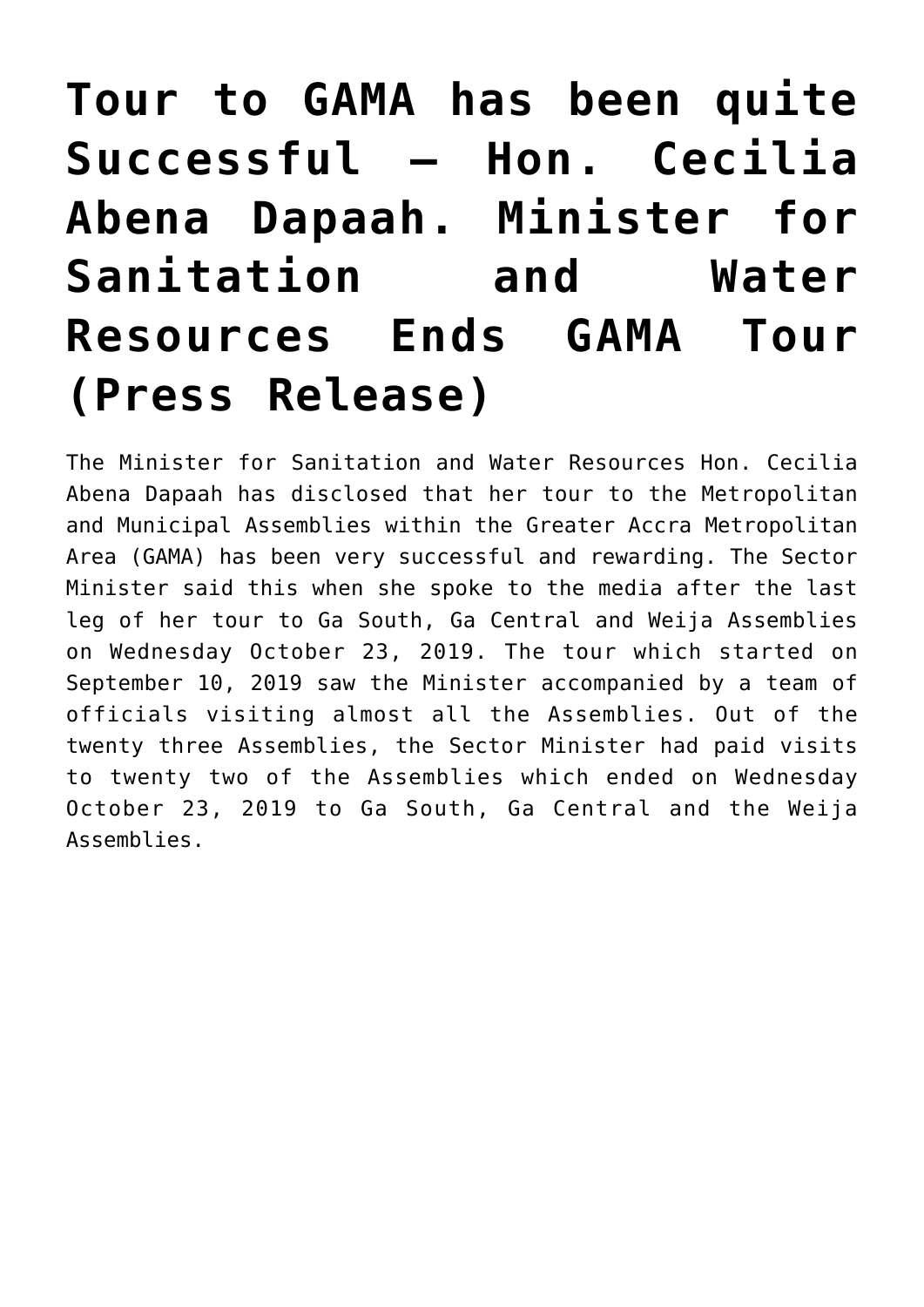

Hon. Cecilia Abena Dapaah. Minister for Sanitation and Water Resources and officials on a GAMA tour

**Objectives.** The objectives of the tour to the Assemblies were to meet with the leadership of the Assemblies, have a quick scan of the selected communities and attend community durbars at the various places to interact with the people. The tour also afforded the Sector Minister the opportunity to have first-hand information about the sanitation situation and challenges at the various Assemblies and to find out how the Ministry can work collectively with the Assemblies to address the challenges. The Sanitation Minister also inspected the various GAMA projects; completed or ongoing at the various Assemblies.

The tour came at the background of the declaration of the President H.E Nana Addo Dankwa Akufo Addo to make Accra the cleanest city in Africa by the end of his term.

During the tour, it was quite revealing to see most of the communities clean, especially Kpone Katamanso and the Madina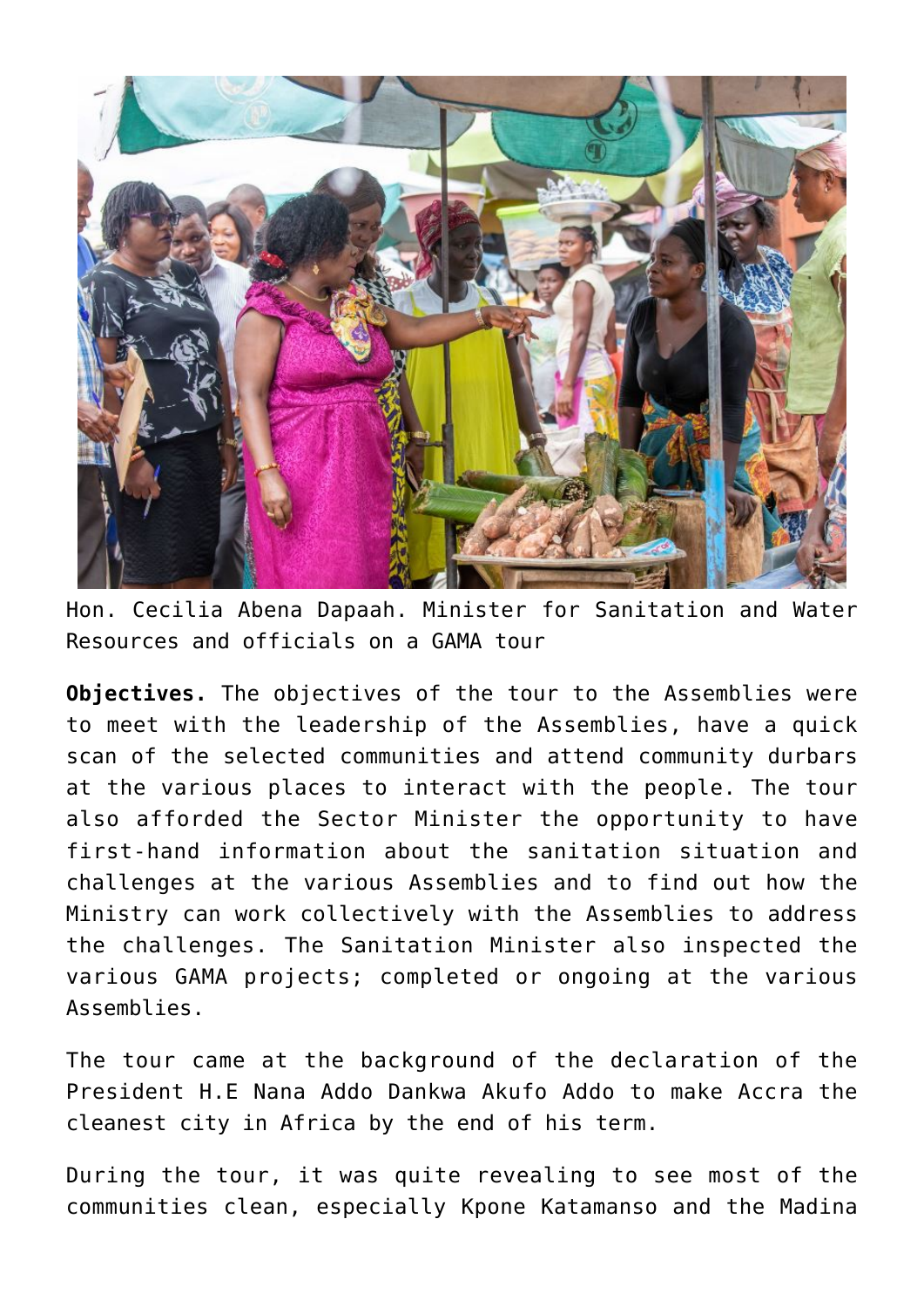areas. The Sector Minister was impressed and congratulated the leadership of the Assemblies for a good work done. She however, urged them not to rest on their oars but to endeavor to sustain it.

Hon. Cecilia Abena Dapaah's interaction with the market women especially was very fruitful. She admonished them to keep their foodstuff clean and tidy up their environment because poor sanitation at the market places has direct implication on the health of the people, which will also affect the nation's productivity.

This has been the first major tour of the sector Minster within the GAMA.

One critical issue which came up for the attention of the Minister was the need by the Assemblies to enforce the byelaws on Sanitation to make the President's vision attainable. One other issue of critical attention which came up during the tour was the poor standard of the slaughter house at Jamestown where the Minister called for major clean-up. She also called on the butchers to avoid the use of old lorry tyres to burn the animals because of the health risks the practice poses to the consuming public. Another important outcome of the tour by the Sector Minister was the honour conferred on the National Chief Imam as the Chief Patron for the sanitation campaign.

The Minister was accompanied on the tours by the Deputy Minister Hon. Patrick Boamah (MP), Hon. Michael Gyato (MP), the Chief Director of the Ministry Mr. Noah Tumfo, Directors and other officials from the Ministry and the Agencies.

#### **Activities in Pictures**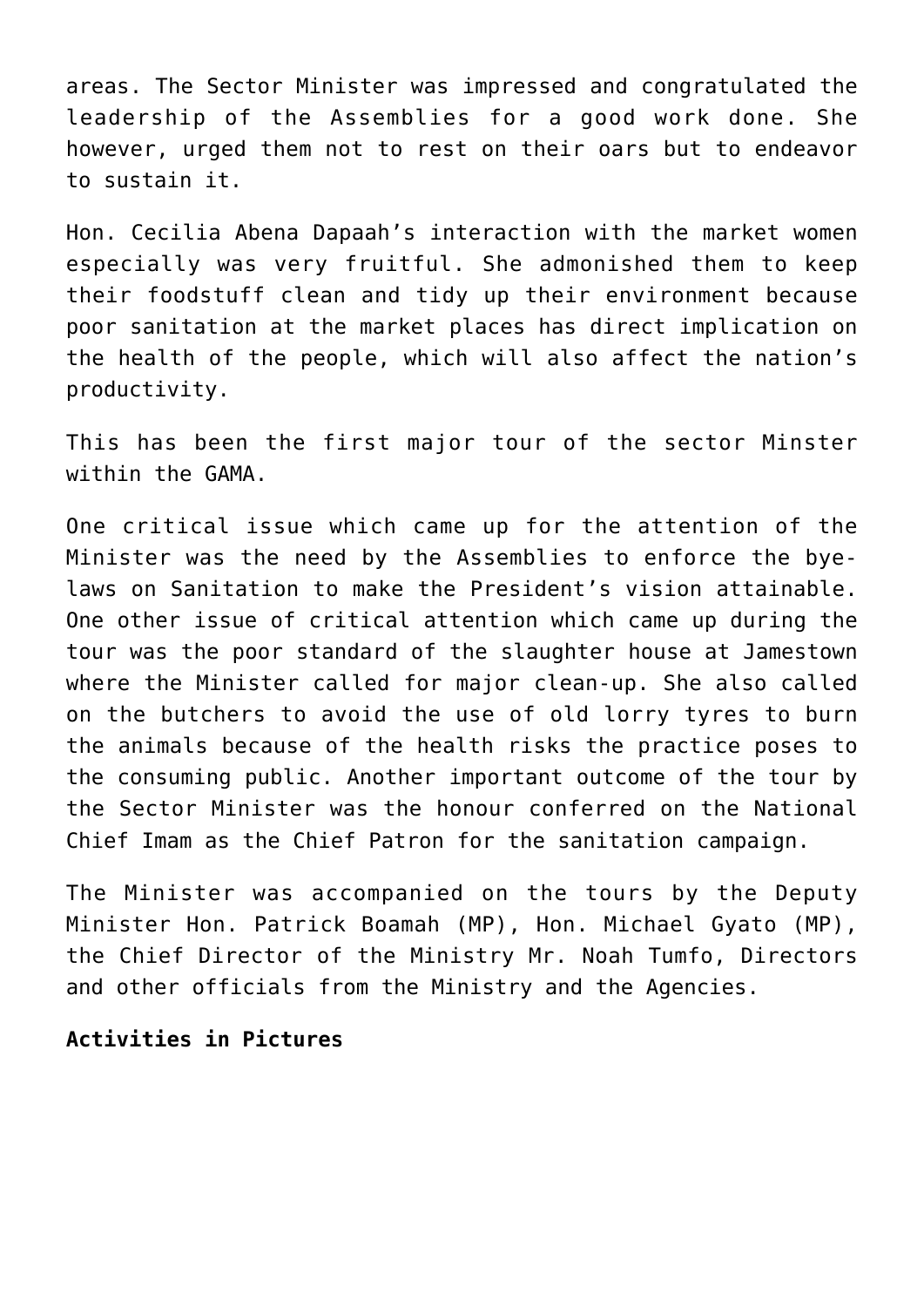











*Compiled by* Nelson Akatey PR Unit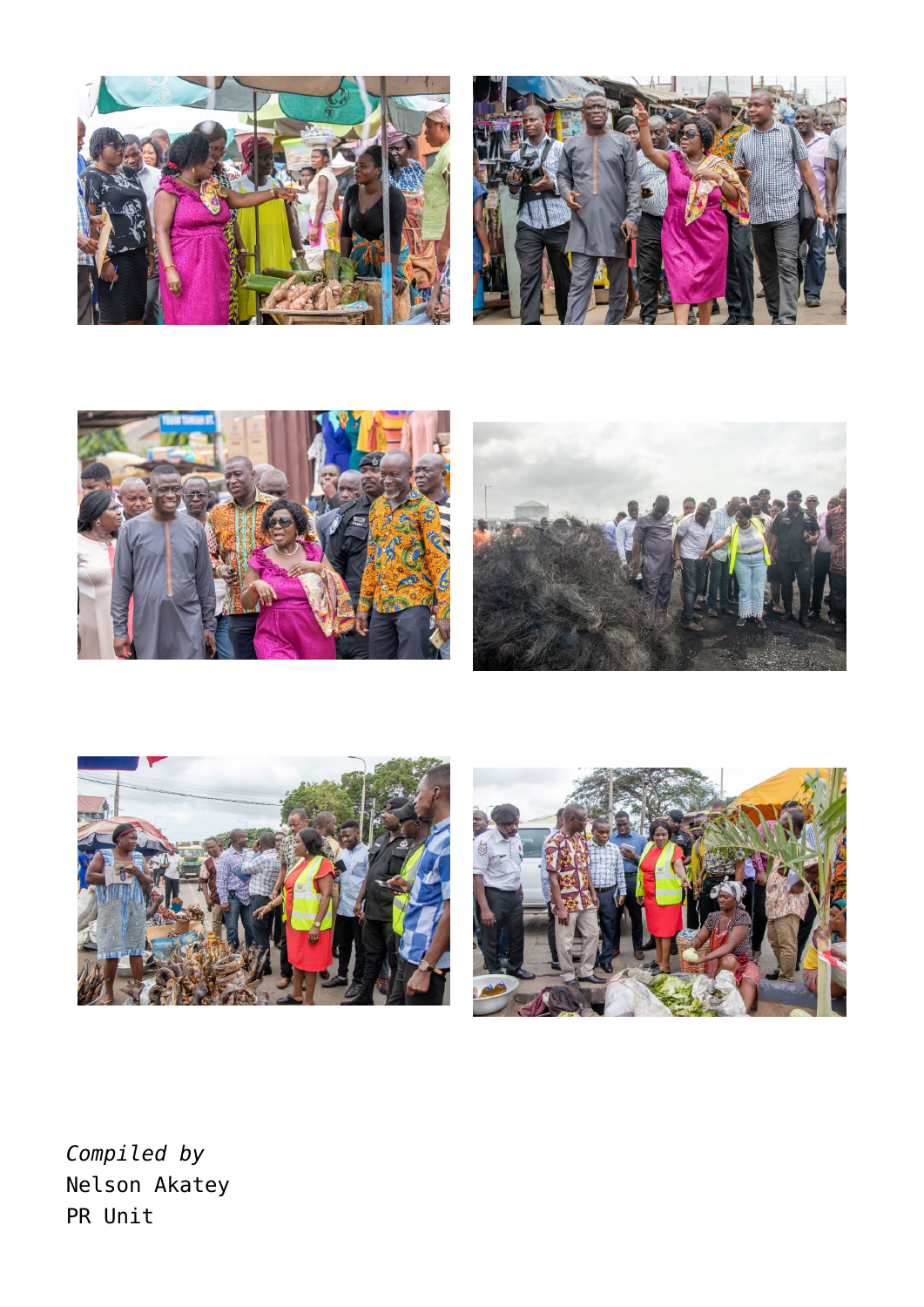#### **[Chinese Government Supports](http://mswr.gov.gh/chinese-government-supports-ghana-with-boreholes-3/) [Ghana with Boreholes](http://mswr.gov.gh/chinese-government-supports-ghana-with-boreholes-3/)**

The Government's vision to extend safe and portable water supply to all parts of the country is yielding positive results.

The major boost to this programme was the commissioning of one such borehole at Suhum in the Eastern Region to mark the construction of 1,000 boreholes.

The Minister for Sanitation and Water Resources Hon. Cecilia Abena Dapaah jointly commissioned the facility with the Chinese Ambassador to Ghana H. E. Shi Ting Wang. Hon. Cecilia Abena Dapaah commended the Chinese Government for the assistance.

The project is a 20 million Dollar project. The Chinese government is supporting Ghana for the provision of hand fitted boreholes to 500, 000 people in all the regions of Ghana.

She said the government is on course in providing portable and safe water to all the people of Ghana.

The programme forms part of the Economic and Technical cooperation Agreement signed between Ghana and China.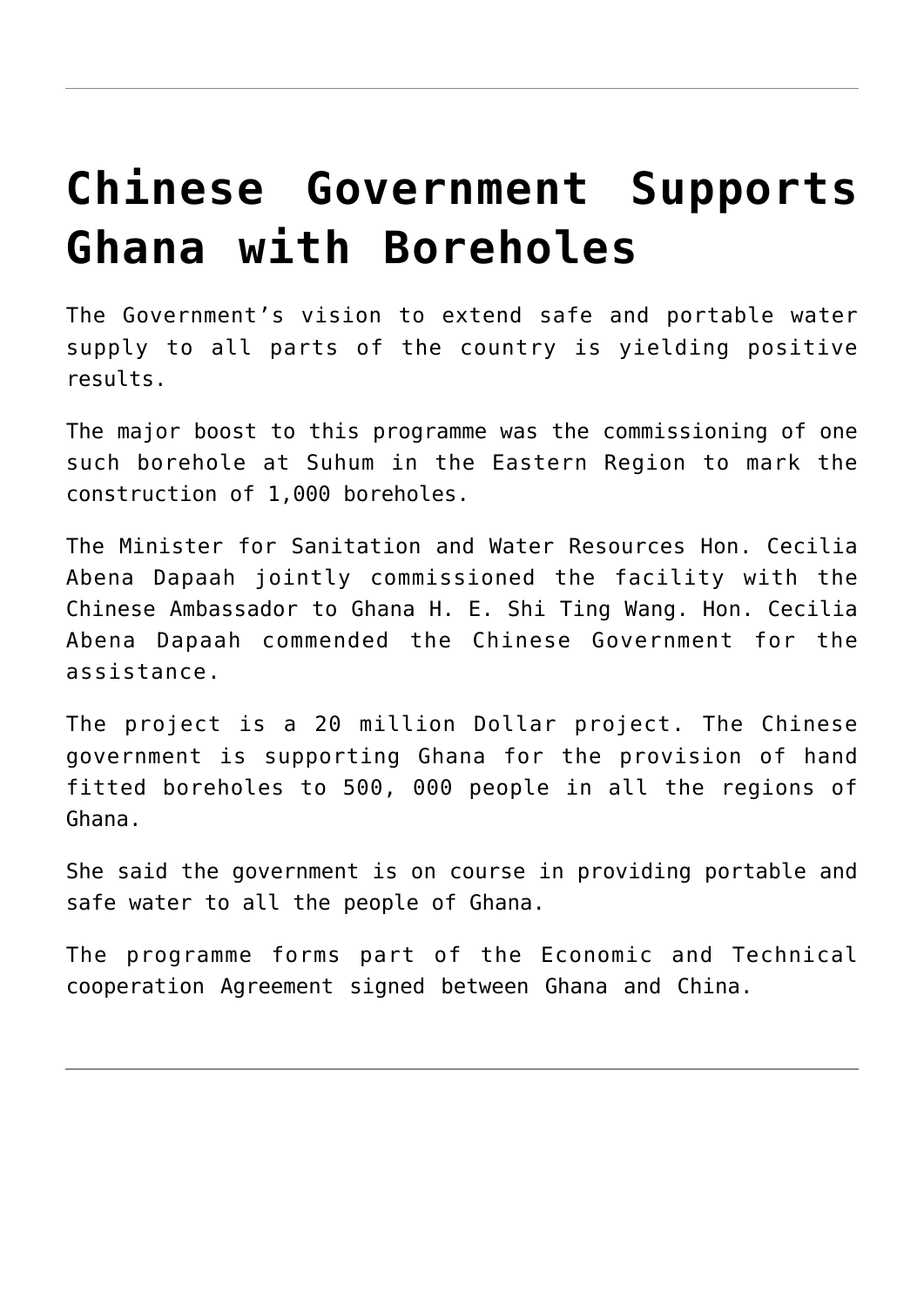# **[The Danish Ambassador to](http://mswr.gov.gh/the-danish-ambassador-to-ghana-confers-with-minister-for-sanitation-and-water-resources-on-danish-projects-in-ghana/) [Ghana Confers with Minister](http://mswr.gov.gh/the-danish-ambassador-to-ghana-confers-with-minister-for-sanitation-and-water-resources-on-danish-projects-in-ghana/) [for Sanitation and Water](http://mswr.gov.gh/the-danish-ambassador-to-ghana-confers-with-minister-for-sanitation-and-water-resources-on-danish-projects-in-ghana/) [Resources on Danish Projects](http://mswr.gov.gh/the-danish-ambassador-to-ghana-confers-with-minister-for-sanitation-and-water-resources-on-danish-projects-in-ghana/) [in Ghana](http://mswr.gov.gh/the-danish-ambassador-to-ghana-confers-with-minister-for-sanitation-and-water-resources-on-danish-projects-in-ghana/)**

 *Press Release / Ministry Of Sanitation and Water Resources*

The Minister for Sanitation and Water Resources Hon. Cecilia Abena Dapaah has commended the Danish government for the continuous support the government of Denmark has provided for Ghana over the years especially in the areas of water supply and sanitation services. The sector minister made the commendation when the Danish Ambassador to Ghana H.E. Tove Dengbol paid a courtesy call on her at her office in Accra.

Her Excellency Tove Dengbol paid the courtesy call to hold discussions with the sector minister on the status of Danish projects being undertaken in Ghana through the initiative of the Danish Embassy in Ghana.

One of the highlights of the discussion with the Hon. Minister was on non-revenue challenges faced by the Ghana Water Company Limited which is affecting revenue mobilization of the company. H.E. Tove Dengbol appealed to the minister for the enforcement of the laws and regulations by the company and the efficient use of water and the need to protect the country's water resources.

According to the Danish Ambassador, the Danish government has invested almost 200 million dollars in the various water projects in the country. Her Excellency Tove Dengbol expressed the hope that the two countries Ghana and Denmark would continue to work together to enhance their relationship.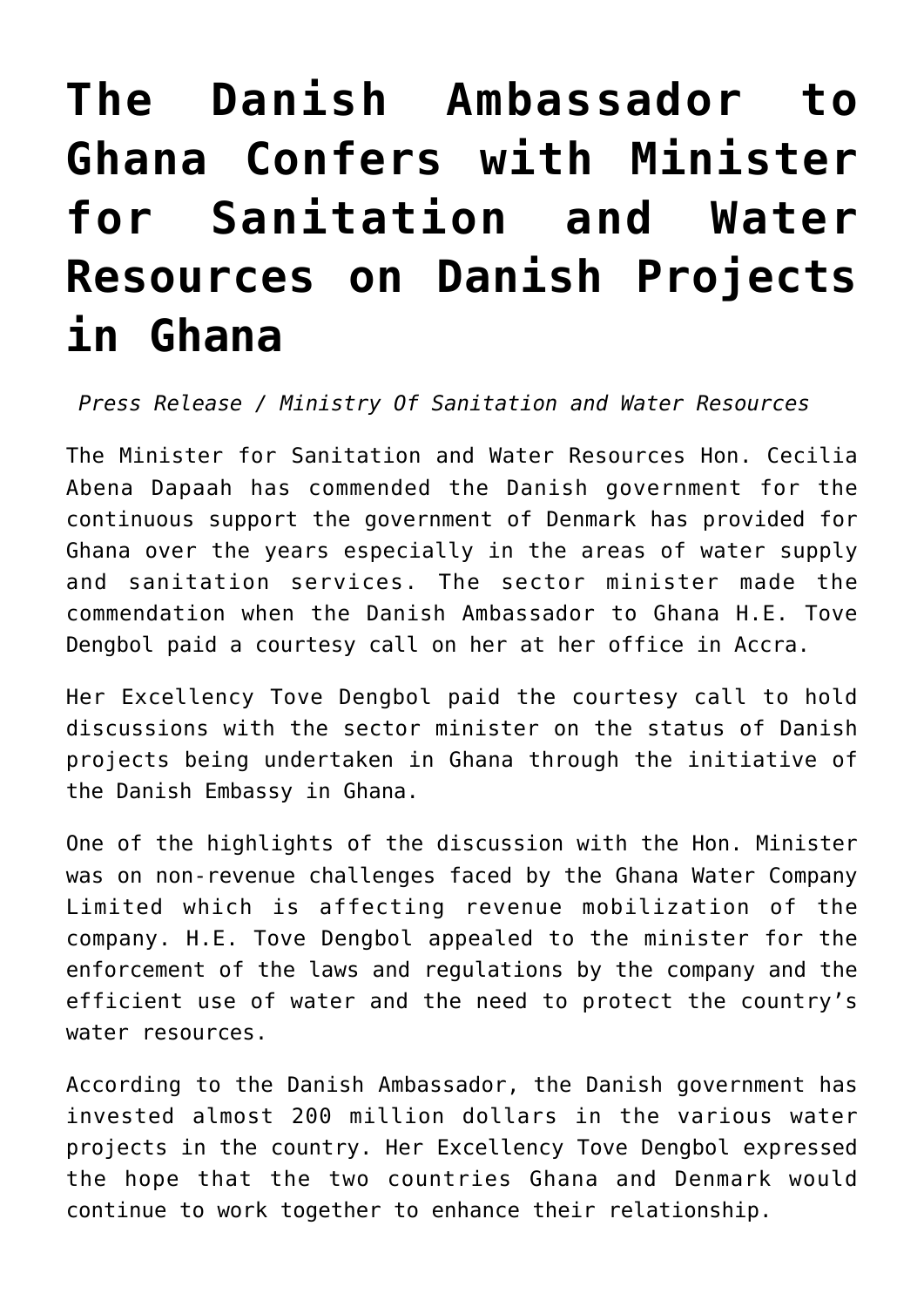The Ambassador also indicated that Denmark is delighted to be part of Ghana's success story and exploring business opportunities in Ghana for the mutual benefits of both countries.

She added that an amount of 20 million US Dollars will be invested by the Danish government in future water projects in Ghana through the Community Water and Sanitation Agency (CWSA) of the ministry.

The meeting also discussed that one of the Danish Companies Stranford which is investing in the water project in the country will offer technical assistance and training for the staff to be able to equip them.

In this regard, H.E. Tove Dangbol appealed to the minister to follow up on the Memorandum of Understanding (MOU) signed almost two years ago which has not been finalized. This will enable the Ghana Water Company to increase its production capacity to almost 40,000 cubic liters more of water.

**Lavender Hill:** Hon. Cecilia Abena Dapaah and her guest also touched on the sanitation challenge at the Lavender Hill. It came to light that the Accra Metropolitan Assembly had defaulted in the payment of the loan facilities provided to it for the management of the site. The Danish government according to H.E. Tove Dengbol is looking for a strategic investor to run the facility.

In her remarks, the Minister for Sanitation and Water Resources Hon. Cecilia Dapaah assured the Ambassador of the support of the government in the implementation of the various policy programmes. She commended the Ambassador for her personal initiatives which has seen most of the programmes through.

Hon. Cecilia Abena Dapaah noted that Denmark has been a worthy development partner to Ghana and hope the relationship will be strengthened. She said she would study all the outstanding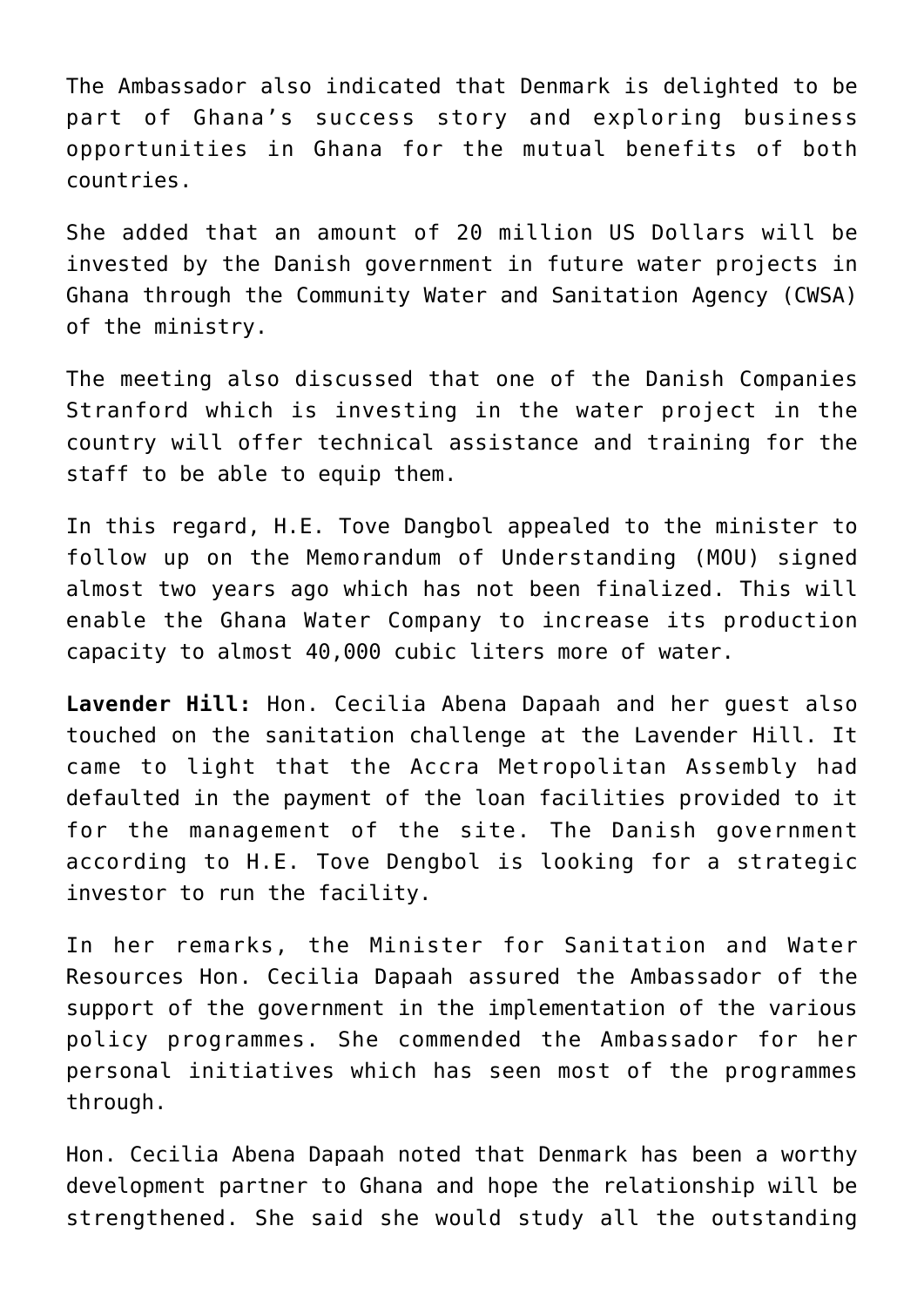proposals and Memorandum of Understanding for their immediate action.

She assured the Ambassador her doors are always opened for discussion.

Earlier in the day, the Chief Executive Officer of Duraplast Manufacturing Company called on the Sector Minister. Hon Cecilia Abena Dapaah a week before toured the factory to acquaint herself with their operations.

*Compiled by Nelson Kofi Akatey (PRO)*

# **[Chinese Government Supports](http://mswr.gov.gh/chinese-government-supports-ghana-with-boreholes-2/) [Ghana with Boreholes](http://mswr.gov.gh/chinese-government-supports-ghana-with-boreholes-2/)**

The Government's vision to extend safe and portable water supply to all parts of the country is yielding positive results.

The major boost to this programme was the commissioning of one such borehole at Suhum in the Eastern Region to mark the construction of 1,000 boreholes.

The Minister for Sanitation and Water Resources Hon. Cecilia Abena Dapaah jointly commissioned the facility with the Chinese Ambassador to Ghana H. E. Shi Ting Wang. Hon. Cecilia Abena Dapaah commended the Chinese Government for the assistance.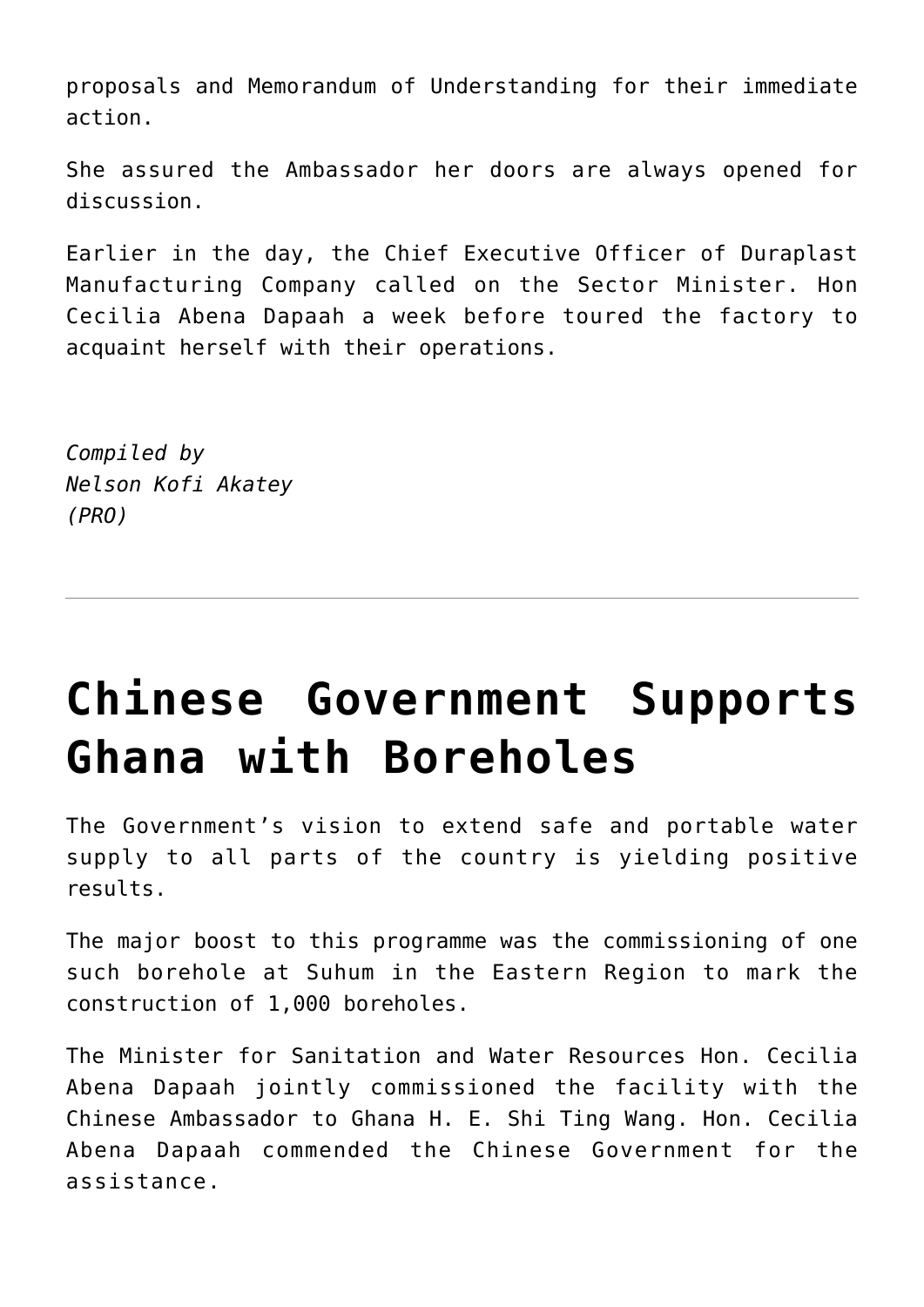The project is a 20 million Dollar project. The Chinese government is supporting Ghana for the provision of hand fitted boreholes to 500, 000 people in all the regions of Ghana.

She said the government is on course in providing portable and safe water to all the people of Ghana.

The programme forms part of the Economic and Technical cooperation Agreement signed between Ghana and China.

### **[Report On Public Opinion on](http://mswr.gov.gh/report-on-public-opinion-on-the-ministry-its-programmes-and-activities/) [the Ministry, Its Programmes](http://mswr.gov.gh/report-on-public-opinion-on-the-ministry-its-programmes-and-activities/) [and Activities](http://mswr.gov.gh/report-on-public-opinion-on-the-ministry-its-programmes-and-activities/)**

**Introduction:** The analysis of public opinion especially in the media space plays an important role in shaping policy direction and programmes of any organization. Public opinion constitutes a summation of public perception about the activities and programmes of an organization. It enables the organization therefore to develop appropriate policy programmes, media releases and actions in dealing with the issues that may be identified.

#### **The case of Ministry of Sanitation and Water Resources**

Public Opinion generally about the establishment of the Ministry of Sanitation and Water Resources was good. Discussions on the media airwaves which were monitored commended the President Nana Addo Dankwa Akuffo Addo for the establishment of the Ministry in 2017. The same sentiments were shared in the public opinion poll (informal) in 2017. The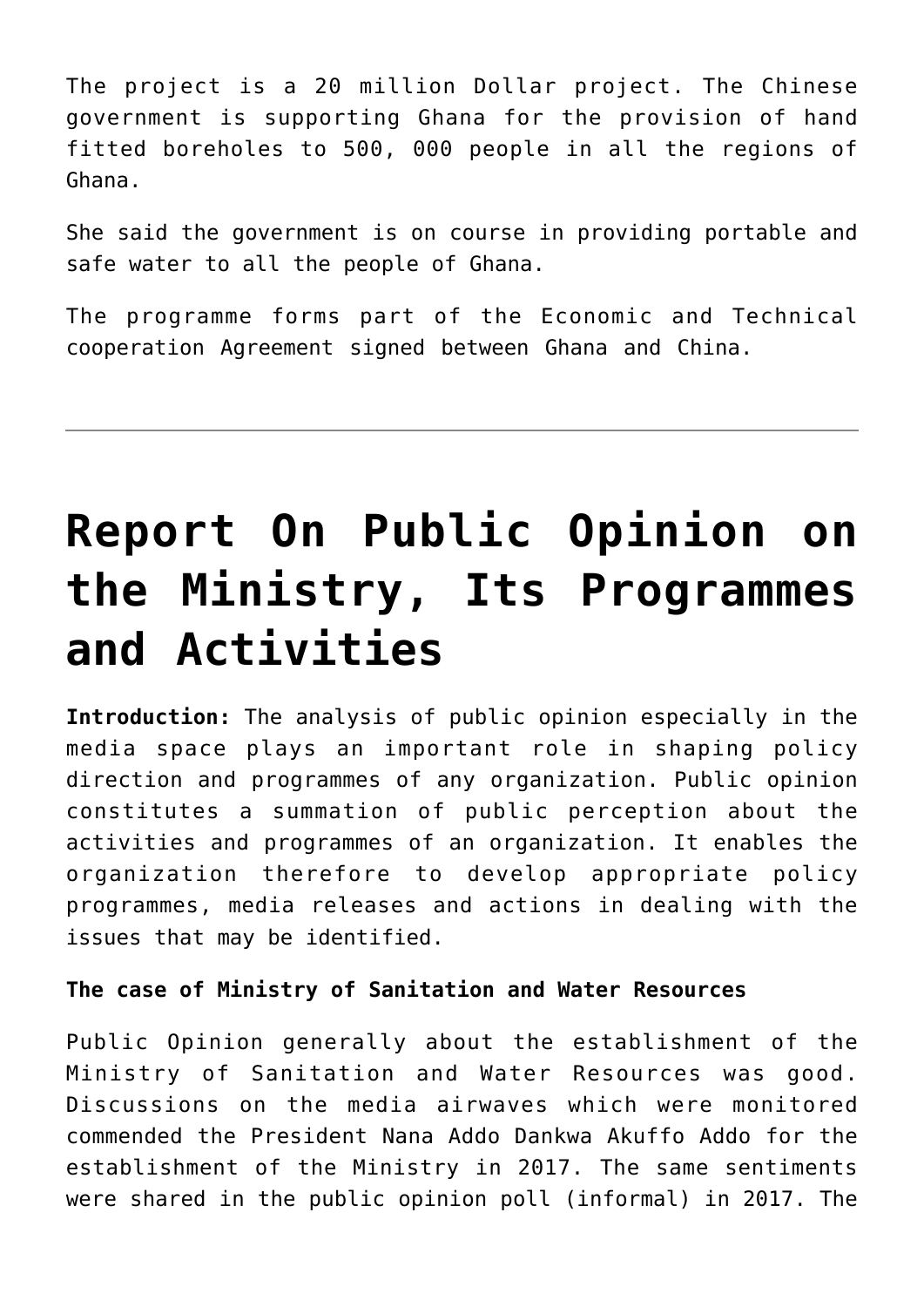generality of the public believed the sanitation issues will be dealt with by the Ministry if adequate resources and logistics are provided for the Ministry.

**The Activities of the Ministry:** The public opinion on the activities and programmes of the Ministry at the end of 2018 was a mixed one. Media programmes and discussions indicated that a section of the population especially in Accra were of the opinion that the Ministry was on track to deliver on its mandate.

However, it was also realized through the media reportage and survey that people were not satisfied with the performance of the Ministry on account of large volumes of refuse not collected daily which are visible along the streets. Secondly, there were illegal dumpsites especially in Accra and some other major cities. The Ministry at the last quarter of 2018 was taken to the cleaners in the media airspace for 'apparently not performing'.

The Australian High Commissioner to Ghana for instance had to tweet on social media to complain about the heap of rubbish.

**Response/reaction:** The Ministry organized four (4) major media engagements at the Ministry to brief the media about the programmes and activities.

- 1. Interactive Media Talk Show Programmes: The Ministry also had series of interactive media talk show programmes. The media houses included the following:
- 2. Star Fm
- 3. GBC Radio
- 4. Metro TV
- 5. Peace Fm
- 6. **Visit to Landfill Sites:** The Ministry organized visits to Landfill sites following the media reportage to address the issues raised by the public.
- 7. Closure of illegal landfill sites at Mallam, Glefe and